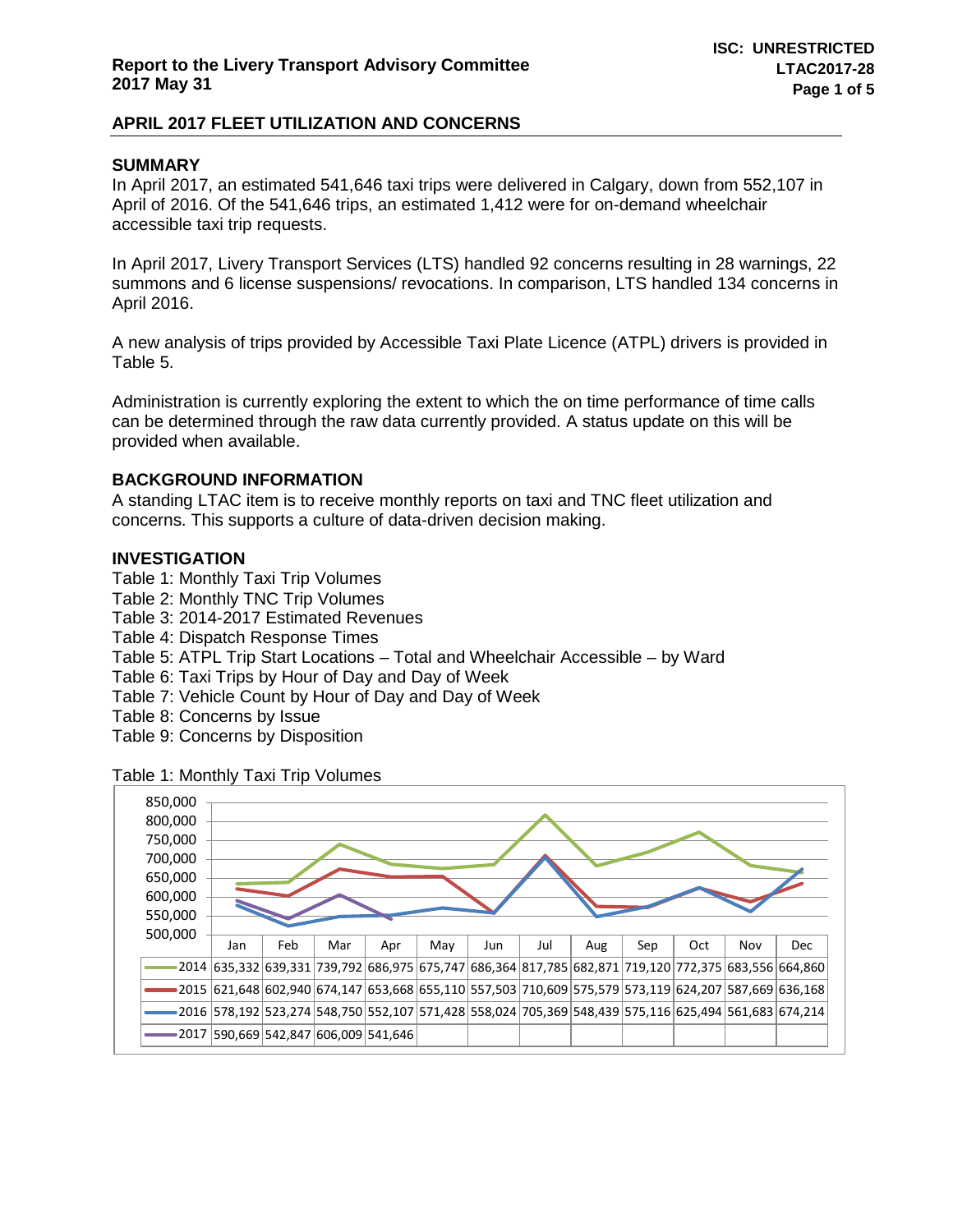| 160000<br>140000<br>120000<br>100000<br>80000<br>60000 |     |     |                            |                  |     |     |     |     |     |     |     |        |  |  |  |  |
|--------------------------------------------------------|-----|-----|----------------------------|------------------|-----|-----|-----|-----|-----|-----|-----|--------|--|--|--|--|
|                                                        | Jan | Feb | Mar                        | Apr              | May | Jun | Jul | Aug | Sep | Oct | Nov | Dec    |  |  |  |  |
| $-2016$                                                |     |     |                            |                  |     |     |     |     |     |     |     | 66,181 |  |  |  |  |
| $\rightarrow 2017$                                     |     |     | 90,175   115,332   145,628 | N/A <sup>*</sup> |     |     |     |     |     |     |     |        |  |  |  |  |

## Table 2: Monthly TNC Trip Volumes

*\*April TNC trip numbers not available at time of publishing. Verbal update to be provided during meeting.*

Table 3:

| <b>Estimated Taxi Revenues (Distance-only)*</b>                                  |              |              |             |             |  |  |  |  |  |  |  |
|----------------------------------------------------------------------------------|--------------|--------------|-------------|-------------|--|--|--|--|--|--|--|
| <b>April 2015</b><br><b>April 2017</b><br><b>April 2014</b><br><b>April 2016</b> |              |              |             |             |  |  |  |  |  |  |  |
| Supply (in total hours worked)                                                   | 619,038      | 634,090      | 662,972     | 634,982     |  |  |  |  |  |  |  |
| Demand (in trips)                                                                | 686,975      | 653,668      | 552,107     | 541,646     |  |  |  |  |  |  |  |
| Avg distance (kms)                                                               | 7.8          | 8.1          | 7.9         | 7.8         |  |  |  |  |  |  |  |
| Total estimated distance-only revenue                                            | \$10,579,415 | \$11,177,723 | \$9,275,398 | \$9,045,488 |  |  |  |  |  |  |  |
| Avg hourly distance-only revenue                                                 | \$17.09      | \$17.63      | \$13.99     | \$14.25     |  |  |  |  |  |  |  |

*\*Revenues are before operating expenses and are distance-only; wait time @ \$0.56/min for stopped/slow traffic and gratuities are not included. 2014 October meter rate increase. Meter rate set as a maximum effective 2016 April 4.*

#### Table 4:

| <b>2016-2017 DISPATCH RESPONSE TIMES</b> |                       |                                 |                      |              |                 |                  |                  |              |  |  |  |
|------------------------------------------|-----------------------|---------------------------------|----------------------|--------------|-----------------|------------------|------------------|--------------|--|--|--|
| <b>Month</b>                             | <b>DISPATCH TRIPS</b> | <b>Total within</b><br>$15$ min | % within<br>$15$ min | $0-5$<br>min | $5 - 10$<br>min | $10 - 15$<br>min | $15 - 20$<br>min | $>20$<br>min |  |  |  |
| 2016 Apr                                 | 236,901               | 218,056                         | 92%                  | 64,800       | 109,636         | 43,620           | 11,628           | 7,217        |  |  |  |
| May                                      | 248,497               | 228,536                         | 92%                  | 70,748       | 112,772         | 45,016           | 12,036           | 7,925        |  |  |  |
| Jun                                      | 204,574               | 186,635                         | 91%                  | 55,984       | 92,988          | 37,663           | 10,246           | 7,693        |  |  |  |
| Jul                                      | 264,060               | 241,648                         | 92%                  | 74,341       | 119,180         | 48,127           | 13,331           | 9,081        |  |  |  |
| Aug                                      | 240,503               | 220,796                         | 92%                  | 70,557       | 108,189         | 42,050           | 11,345           | 8,362        |  |  |  |
| Sep                                      | 249,754               | 227,093                         | 91%                  | 69,617       | 111,996         | 45,480           | 12,942           | 9,719        |  |  |  |
| Oct                                      | 272,007               | 247,692                         | 91%                  | 74,350       | 122,694         | 50,648           | 14,018           | 10,297       |  |  |  |
| Nov                                      | 240,981               | 219,861                         | 91%                  | 70,081       | 107,481         | 42,299           | 11,563           | 9,557        |  |  |  |
| Dec                                      | 306,637               | 273,184                         | 89%                  | 73,552       | 135,248         | 64,384           | 19,853           | 13,600       |  |  |  |
| 2017 Jan                                 | 273,153               | 242,882                         | 89%                  | 66,867       | 120,111         | 55,904           | 17,036           | 13,235       |  |  |  |
| Feb                                      | 231,050               | 204,305                         | 88%                  | 56,392       | 101,188         | 46,725           | 15,137           | 11,608       |  |  |  |
| Mar                                      | 259,266               | 235,995                         | 91%                  | 79,664       | 111,418         | 44,913           | 13,480           | 9,791        |  |  |  |
| Apr                                      | 214,966               | 199,720                         | 93%                  | 75,927       | 90,144          | 33,649           | 9,700            | 5,546        |  |  |  |

For April 2017, it is estimated that the taxi industry provided 1,412 on demand wheelchair accessible trips with an estimated arrival time of within 15 minutes 82 per cent of the time.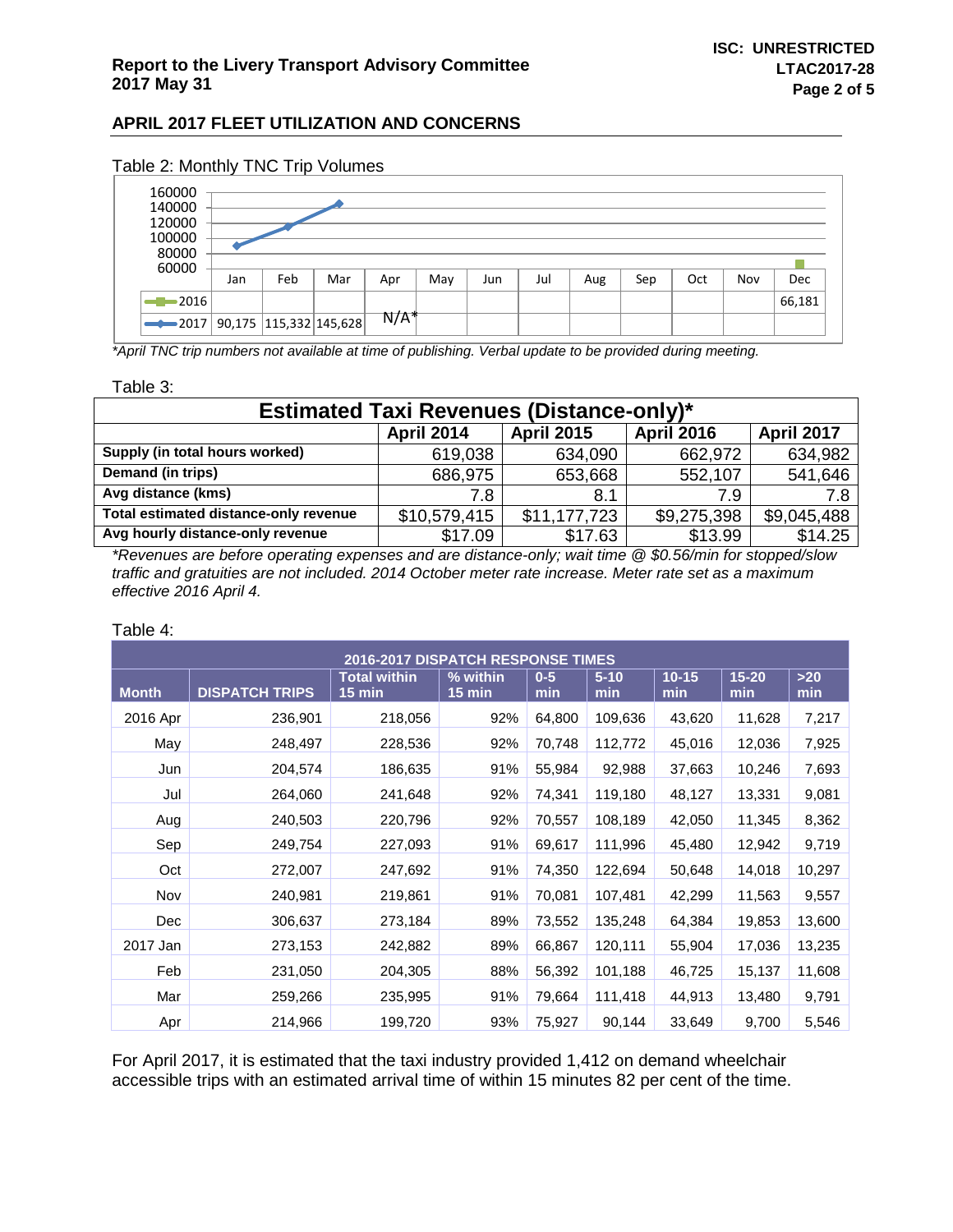| Table 5: ATPL Trip Start Locations – Total and Wheelchair Accessible – by Ward: |  |
|---------------------------------------------------------------------------------|--|
|---------------------------------------------------------------------------------|--|

| <b>Trip Start Ward</b>                                                                                                                                                                | <b>Total Trips by ATPL</b> | <b>Accessible Trips</b> |
|---------------------------------------------------------------------------------------------------------------------------------------------------------------------------------------|----------------------------|-------------------------|
| 1.                                                                                                                                                                                    | 1,271                      | 86                      |
| 2.                                                                                                                                                                                    | 729                        | 36                      |
| 3.                                                                                                                                                                                    | 5,972*                     | 41                      |
| 4.                                                                                                                                                                                    | 1,293                      | 40                      |
| 5.                                                                                                                                                                                    | 2,784                      | 168                     |
| 6.                                                                                                                                                                                    | 888                        | 55                      |
| 7.                                                                                                                                                                                    | 5,881                      | 247                     |
| 8.                                                                                                                                                                                    | 7,349                      | 186                     |
| 9.                                                                                                                                                                                    | 2,567                      | 157                     |
| 10                                                                                                                                                                                    | 1,695                      | 90                      |
| 11                                                                                                                                                                                    | 1,652                      | 180                     |
| 12                                                                                                                                                                                    | 1,027                      | 35                      |
| 13                                                                                                                                                                                    | 319                        | 17                      |
| 14                                                                                                                                                                                    | 508                        | 48                      |
| Pick-up outside of city limits                                                                                                                                                        | 294                        | 26                      |
| <b>TOTALS</b><br>$*$ $\alpha$ the $\pi$ $\alpha$ $\pi$ $\alpha$ then interactes the $\alpha$ is $M$ and $\alpha$ $\alpha$ $\alpha$ $\alpha$ $\pi$ is the state of $\alpha$ the second | 26,257                     | 1,412                   |

*\*Of the 5,972 trips originating in Ward 3, 4,237 originated at the main passenger terminal of the Calgary International Airport.*

#### Table 6:

## **2017 April Trip Counts by Hour of Day and Day of Week**



|                    | 0 <sup>0</sup> | 01   | 02   | 0 <sup>3</sup> | 04  | 05  | 06  | 07  | 08   | 09  | 10  |     |     |     | 14   | 15   | 16  |     | 18   | 19  | 20  | 21   | 22   | 23   |
|--------------------|----------------|------|------|----------------|-----|-----|-----|-----|------|-----|-----|-----|-----|-----|------|------|-----|-----|------|-----|-----|------|------|------|
| $M$ Mon            | 511            | 267  | 199  | 221            | 390 | 418 | 488 | 780 | 913  | 761 | 727 | 709 | 703 | 665 | 799  | 837  | 679 | 652 | 638  | 535 | 488 | 530  | 503  | 407  |
| <b>■ Tue</b>       | 529            | 357  | 260  | 231            | 381 | 432 | 542 | 906 | 1104 | 886 | 876 | 856 | 840 | 815 | 1018 | 1079 | 874 | 807 | 729  | 642 | 643 | 744  | 655  | 397  |
| $\blacksquare$ Wed | 400            | 313  | 231  | 221            | 366 | 403 | 552 | 909 | 1088 | 879 | 892 | 865 | 925 | 887 | 1042 | 1117 | 964 | 907 | 955  | 804 | 737 | 786  | 841  | 659  |
| ∎ Thu              | 2191           | 543  | 390  | 216            | 311 | 409 | 572 | 929 | 1051 | 825 | 835 | 871 | 870 | 830 | 1073 | 1104 | 992 | 920 | 1034 | 885 | 809 | 897  | 887  | 1280 |
| ∎ Fri              | 1324           | 728  | 630  | 306            | 309 | 355 | 498 | 732 | 862  | 743 | 794 | 818 | 833 | 836 | 897  | 991  | 929 | 859 | 967  | 923 | 892 | 1046 | 1149 | 1816 |
| ∎ Sat              | 1851           | 1737 | 1454 | 554            | 352 | 380 | 374 | 335 | 443  | 505 | 523 | 548 | 554 | 574 | 616  | 651  | 685 | 794 | 851  | 893 | 826 | 1043 | 1283 | 1769 |
| ∎ Sun              | 2181           | 1892 | 1718 | 659            | 328 | 358 | 344 | 306 | 347  | 454 | 511 | 512 | 514 | 452 | 496  | 570  | 518 | 533 | 574  | 512 | 446 | 485  | 584  | 830  |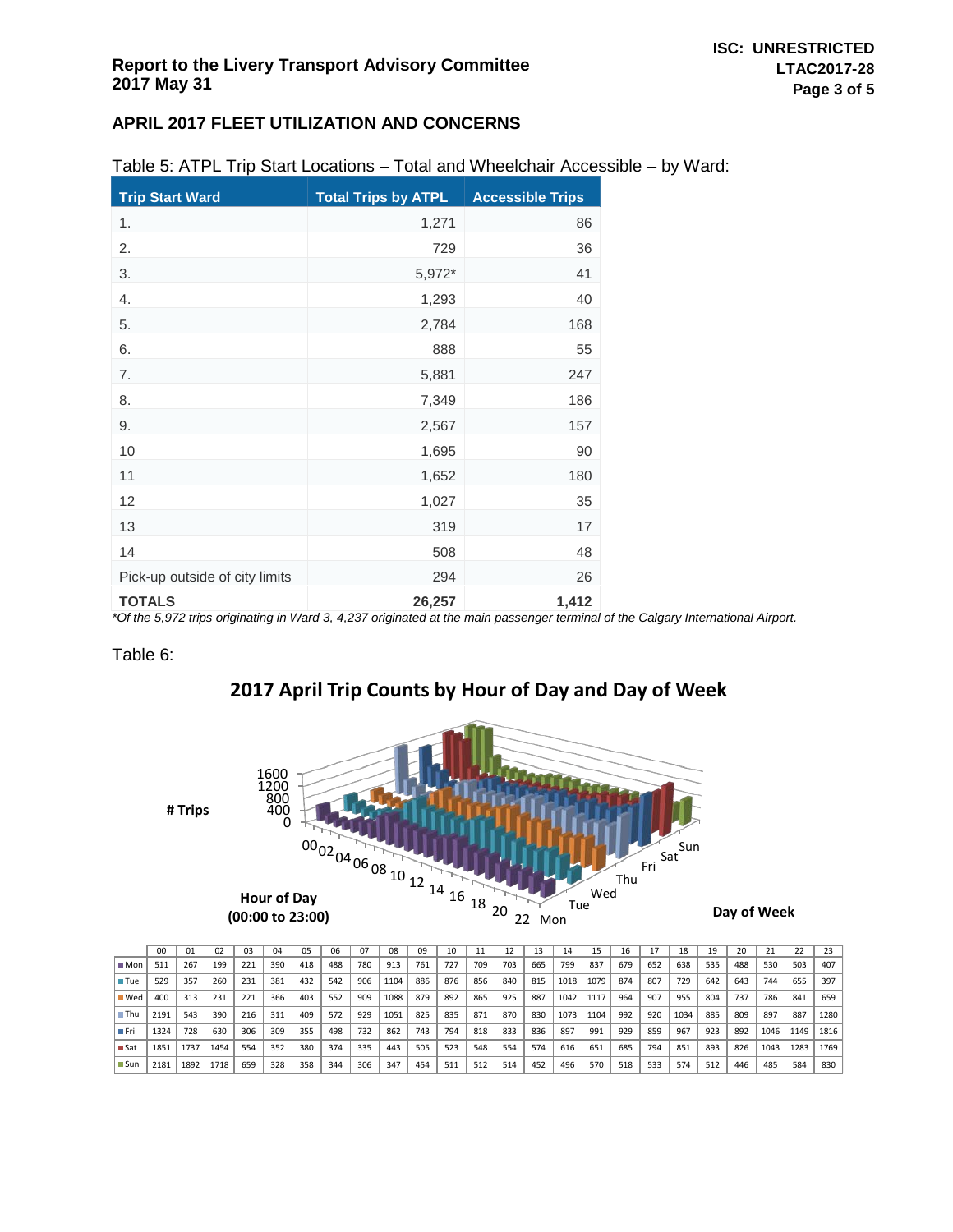Table 7:



# **2017 April Vehicle Counts by Hour of Day and Day of Week**

|                    | 00   | 01   | 02   | 03   | 04   | 05   | 06   | 07   | 08   | 09   | 10   |      | 12   | 13   | 14   | 15   | 16   |      | 18   | 19   | 20   |      | 22   | 23   |
|--------------------|------|------|------|------|------|------|------|------|------|------|------|------|------|------|------|------|------|------|------|------|------|------|------|------|
| $\blacksquare$ Mon | 962  | 917  | 873  | 878  | 933  | 1000 | 1076 | 1176 | 1239 | 1270 | 1281 | 1297 | 1306 | 1309 | 1323 | 1341 | 1333 | 1305 | 1262 | 1193 | 1136 | 1096 | 1057 | 1013 |
| <b>■ Tue</b>       | 964  | 914  | 866  | 867  | 928  | 1008 | 1099 | 1217 | 1285 | 1308 | 1319 | 1336 | 1347 | 1347 | 1361 | 1383 | 1378 | 1351 | 1307 | 1235 | 1173 | 1131 | 1090 | 1041 |
| ■ Wed              | 987  | 936  | 881  | 869  | 924  | 1003 | 1094 | 1216 | 1284 | 1308 | 1318 | 1337 | 1350 | 1353 | 1369 | 1385 | 1384 | 1358 | 1324 | 1259 | 1201 | 1159 | 1119 | 1073 |
| $\blacksquare$ Thu | 1025 | 970  | 916  | 895  | 934  | 1007 | 1097 | 1215 | 1284 | 1309 | 1321 | 1342 | 1354 | 1360 | 1376 | 1397 | 1401 | 1385 | 1356 | 1305 | 1250 | 1208 | 1172 | 1128 |
| ∎ Fri              | 1080 | 1029 | 974  | 936  | 941  | 989  | 1061 | 1159 | 1222 | 1252 | 1267 | 1288 | 1304 | 1319 | 1344 | 1371 | 1381 | 1381 | 1373 | 1356 | 1334 | 1325 | 1321 | 1310 |
| ∎ Sat              | 1290 | 1265 | 1227 | 1161 | 1028 | 969  | 946  | 953  | 988  | 1024 | 1051 | 1076 | 1097 | 1116 | 1139 | 1173 | 1210 | 1241 | 1265 | 1275 | 1279 | 1283 | 1285 | 1279 |
| ∎Sun               | 1269 | 1249 | 1224 | 1173 | 1041 | 952  | 913  | 913  | 938  | 971  | 1003 | 1026 | 1043 | 1056 | 1074 | 1095 | 1109 | 1114 | 1109 | 1092 | 1071 | 1058 | 1035 | 1002 |

## Table 8:

| <b>CONCERNS</b>           | April<br>2017  | April<br>2016 |  |  |  |  |
|---------------------------|----------------|---------------|--|--|--|--|
| Accessible Service        | 0              | 0             |  |  |  |  |
| Dispatch Service          | 2              | O             |  |  |  |  |
| <b>Driver Conduct</b>     | 16             | 26            |  |  |  |  |
| Fare Dispute              | 5              | 7             |  |  |  |  |
| Phone Line Busy           | 0              | ი             |  |  |  |  |
| <b>Improper Parked</b>    | 18             | 57            |  |  |  |  |
| Passenger Conduct         | 0              | 2             |  |  |  |  |
| <b>Trip Refusal</b>       | $\overline{2}$ | 7             |  |  |  |  |
| <b>Time Call</b>          | 0              | ი             |  |  |  |  |
| Unlicensed Driver/Vehicle | 9              | 3             |  |  |  |  |
| <b>Cell Phone Usage</b>   | 3              | 3             |  |  |  |  |
| <b>Traffic Violation</b>  | 26             | 18            |  |  |  |  |
| <b>Vehicle Condition</b>  | 5              | 5             |  |  |  |  |
| Taxi Shortage             | 0              | ი             |  |  |  |  |
| General                   | 6              | 6             |  |  |  |  |
| TOTAL                     | 92             | 134           |  |  |  |  |